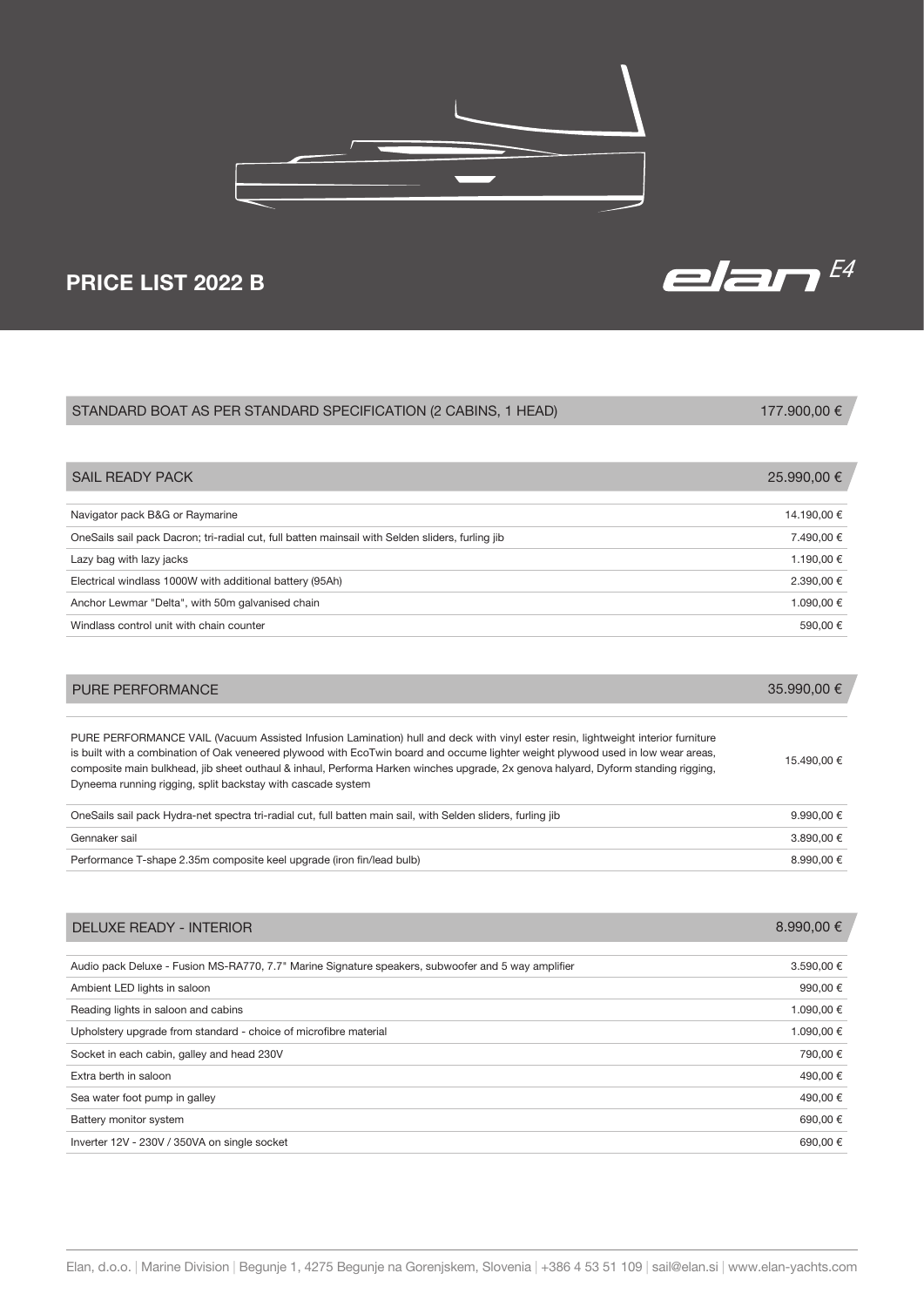

| DELUXE READY - ENTERTAINMENT           | 2.090,00 € |
|----------------------------------------|------------|
| TV 32" 230V/12V                        |            |
| TV bracket, antenna, connection cables |            |

| <b>DELUXE READY - EXTERIOR</b>             | 11.690,00 € |
|--------------------------------------------|-------------|
| Small bathing platform                     | 4.390,00 €  |
| Bimini top                                 | 3.390,00 €  |
|                                            |             |
| Sprayhood                                  | 1.990,00 €  |
| Guard rail exits                           | 1.090,00 €  |
| Cockpit cushions                           | 890,00€     |
| Tricolour LED navigation light on mast top | 390,00 €    |

## INDIVIDUAL CUSTOMIZATION

| Layout option 2 (3 cabins, 1 head)                                                         | 3.990,00 € |
|--------------------------------------------------------------------------------------------|------------|
| Teak on cockpit floor                                                                      | 4.290,00 € |
| Teak on side decks                                                                         | 8.990,00 € |
| Replacing STD Teak with Permateek                                                          | <b>FOC</b> |
| Permateek on cockpit floor                                                                 | 3.290.00 € |
| Permateek on side decks                                                                    | 7.790,00 € |
| Shallow draft T-shape 1.70m cast iron keel                                                 | 2.690,00 € |
| 3 blade folding propeller Flex-o-fold upgrade                                              | 1.390,00 € |
| Webasto Air Top EVO 40 heating                                                             | 3.790,00 € |
| Audio pack base - Fusion MS-RA210 with FM-F65RV speakers in saloon and cockpit             | 1.690,00 € |
| Carbon steering wheels - pair                                                              | 3.690,00 € |
| Natural oak veneered type of plywood - brushed                                             | 3.490,00 € |
| Natural oak veneered type of plywood - brushed and whitened                                | 4.690,00 € |
| Upgrade of flooring to match interior wood                                                 | 2.190,00 € |
| Flooring alternative choice of classic stripes style floorboards                           | 690,00€    |
| Flooring alternative choice of Terra style floorboards                                     | <b>FOC</b> |
| Upholstery colour choice in saloon                                                         | 590,00€    |
| Exterior colour design (wheels, bimini, sprayhood, cushions, lazybag)                      | 1.690,00 € |
| Inverter 12V - 230V / 1200VA                                                               | 1.890.00 € |
| Upgrade to electric toilet Dometic (1 pcs)                                                 | 1.090,00 € |
| Additional 12V AGM battery, 95Ah                                                           | 590.00€    |
| Large bathing platform                                                                     | 5.690,00 € |
| Harken halyard winches B40.2 upgrade                                                       | 590,00€    |
| Additional helmsman seats in cockpit with storage                                          | 4.590,00 € |
| Cockpit refrigerator and grill (only possible with additional helmsman seats)              | 2.390,00 € |
| Retractable telescopic bowsprit upgrade with dead end bracket for 2:1 system (not mounted) | 4.390,00 € |
| Sentinel boat monitoring system connected to control panel with 1 year subscription        | 1.090,00 € |
| Transport protection foil, cradle for ocean transport                                      | 5.790,00 € |
|                                                                                            |            |